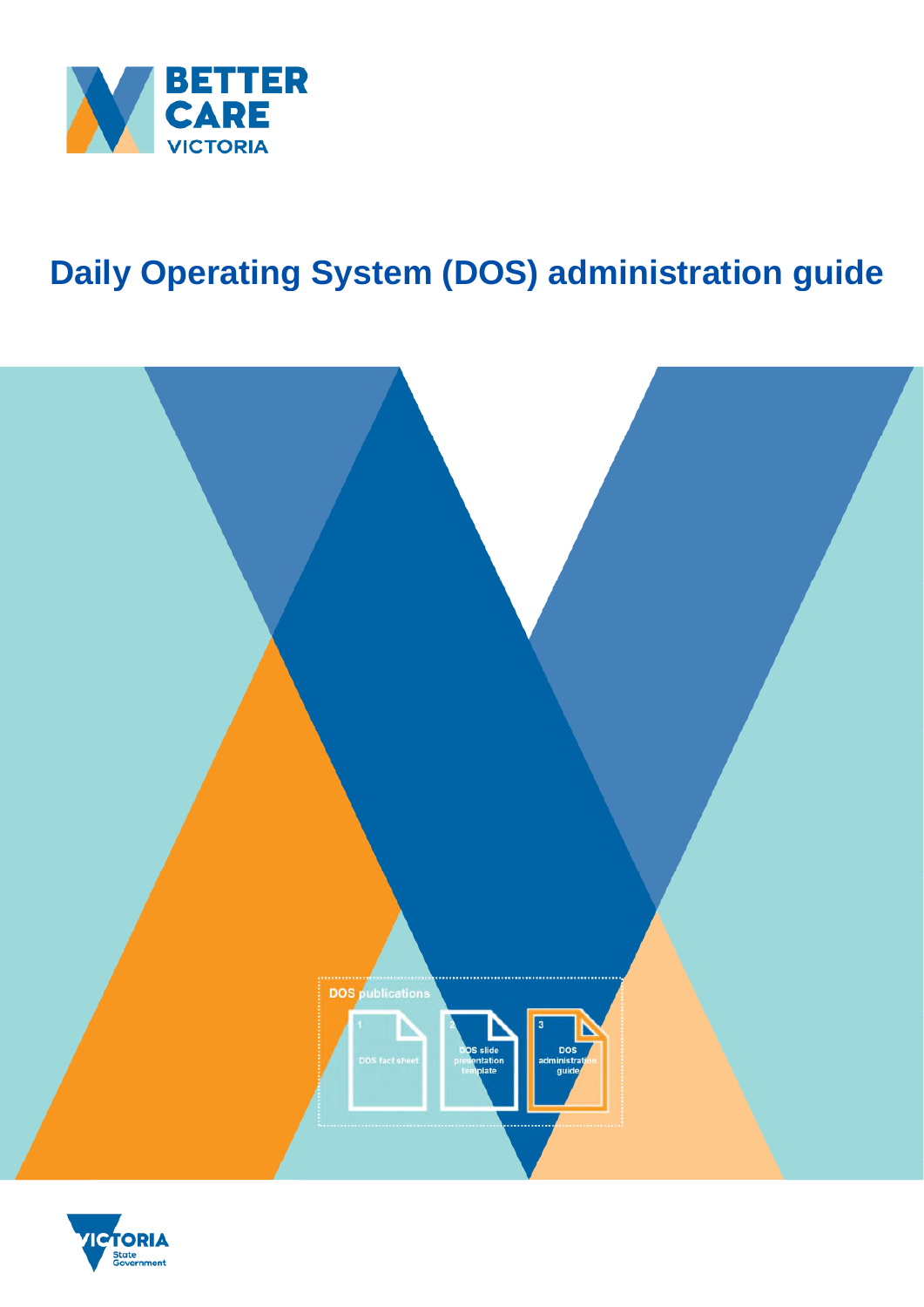To receive this publication in an accessible format phone 03 9096 2761, using the National Relay Service 13 36 77 if required, or email Safer Care Victoria <bcv@safercare.vic.gov.au>.

Authorised and published by the Victorian Government, 1 Treasury Place, Melbourne.

© State of Victoria (Safer Care Victoria) 2018



This work, Daily Operating System (DOS) administration guide, is licensed under a Creative Commons Attribution 4.0 licence [link to http://creativecommons.org/licenses/by/4.0/]. You are free to re-use the work under that licence, on the condition that you credit the State of Victoria (Safer Care Victoria) as author, indicate if changes were made and comply with the other licence terms. The licence does not apply to any branding, including the Victorian Government logo and the Safer Care Victoria logo.

ISBN 978-1-76069-239-1 (pdf/online/MS word)

Available at Better Care Victoria https://www.bettercare.vic.gov.au

Suggested citation: Nicholson, A 2018, *Daily Operating System (DOS) administration guide*, Safer Care Victoria, State Government of Victoria, Melbourne.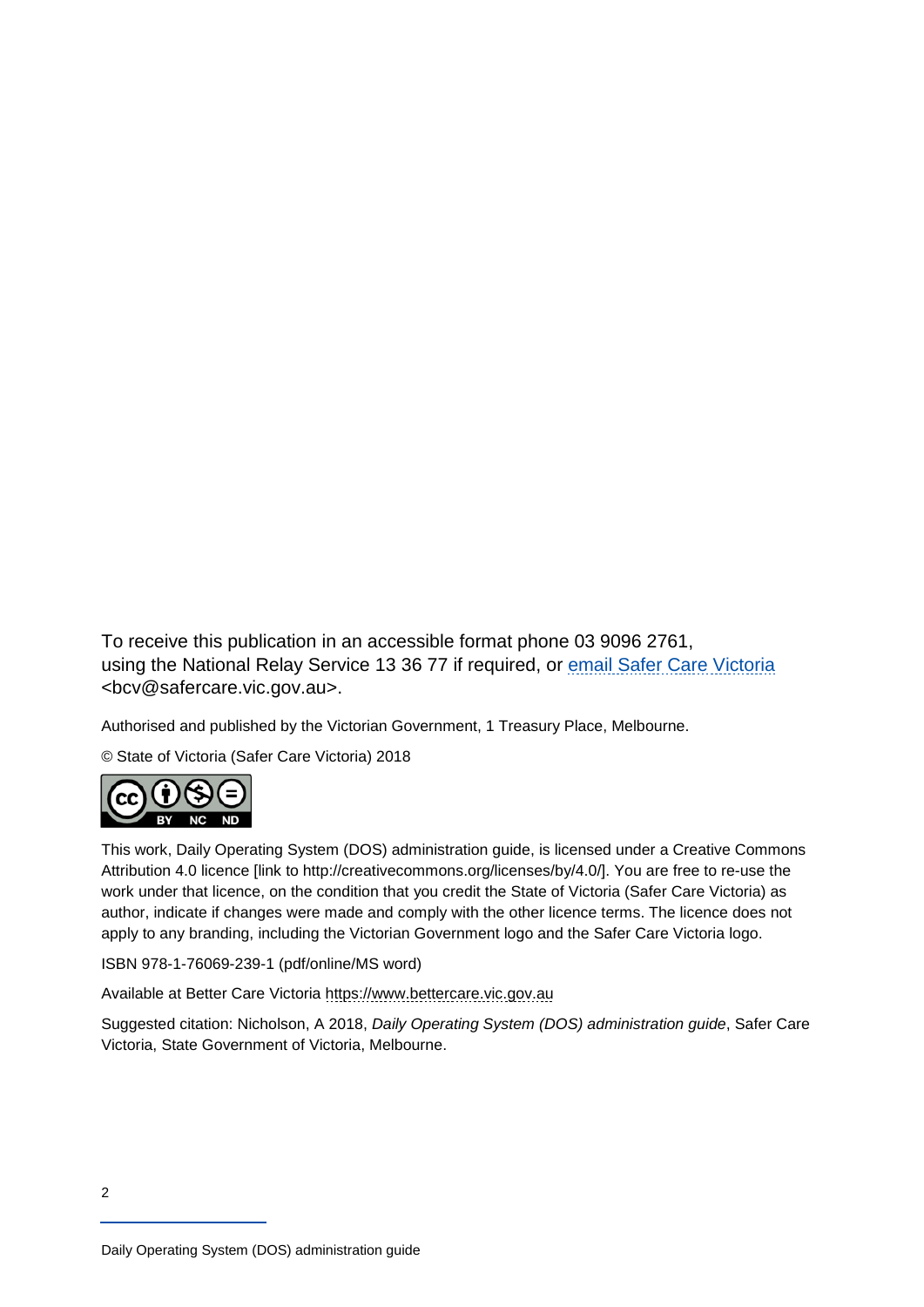## **Contents**

| 1.             |                                                                               |  |
|----------------|-------------------------------------------------------------------------------|--|
| 1.1.           |                                                                               |  |
| 2.             |                                                                               |  |
| 2.1.           |                                                                               |  |
| 2.2.           |                                                                               |  |
| 2.3.           |                                                                               |  |
| 2.4.           | How does a Daily Operating System link with strategic plans and priorities? 7 |  |
|                |                                                                               |  |
| 3 <sub>1</sub> |                                                                               |  |
| 3.1.           |                                                                               |  |
| 3.2.           |                                                                               |  |
| 4.             |                                                                               |  |
| 4.1.           |                                                                               |  |
| 4.2.           |                                                                               |  |
| 4.3.           |                                                                               |  |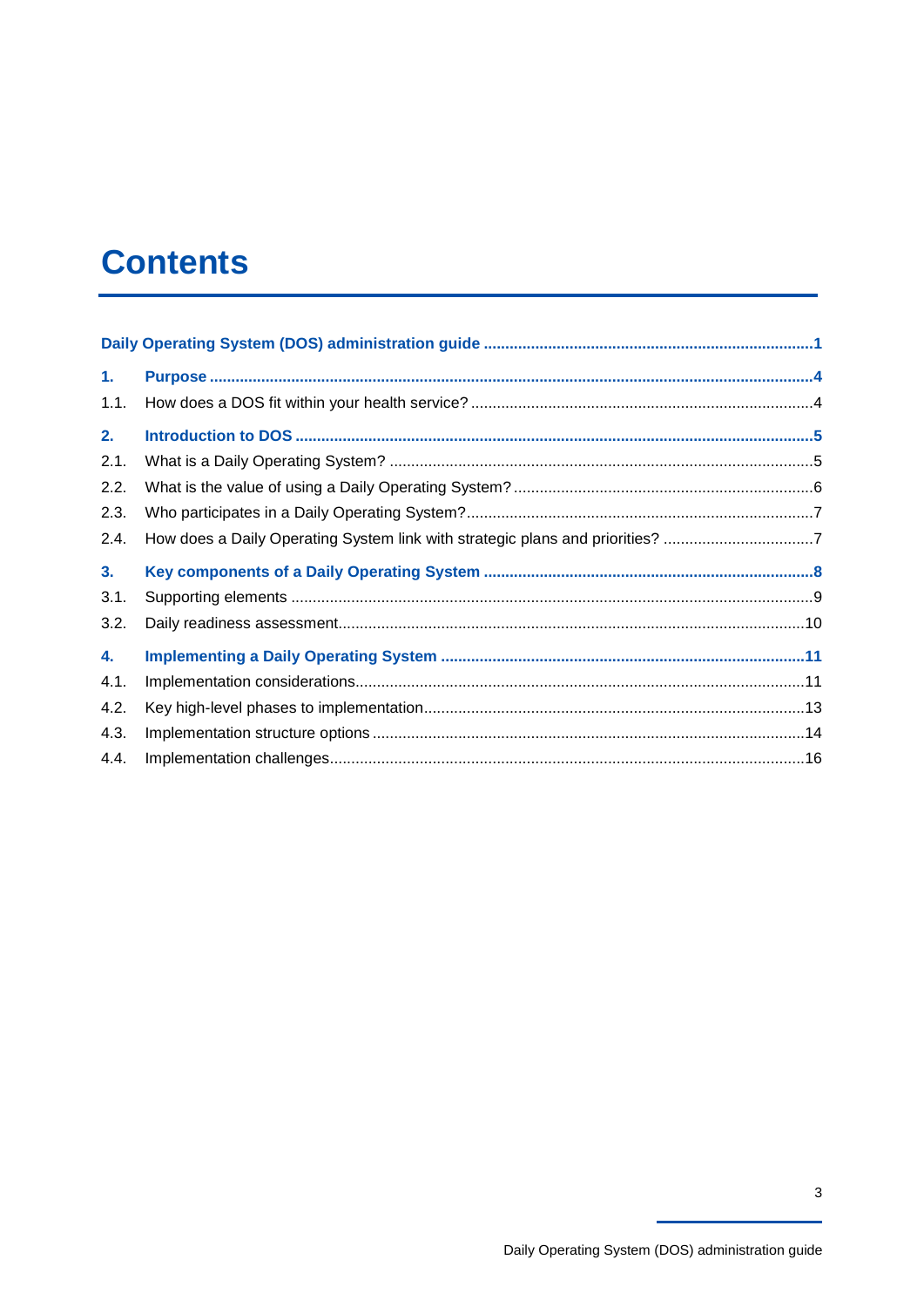## **1. Purpose**

The purpose of the *Daily Operating System administration guide* is to present health services with the four key elements needed for the successful implementation of a Daily Operating System (DOS):

- Leadership
- Tiered huddle structure
- Visual practice management
- Daily readiness assessment.

The guide will not tell health services *how* to implement a Daily Operating System, as each health service needs to adopt a DOS process, which is relevant for their own organisation.

### **1.1. How does a DOS fit within your health service?**

A DOS can fit within any organisation in a number of different ways. The primary objective of a DOS is to ensure the alignment of daily operational activities and strategic activities with the organisation's objectives. Figure 1 illustrates this connection.



**Figure 1: How a Daily Operating System fits within an organisation**

Daily Operating System (DOS) administration guide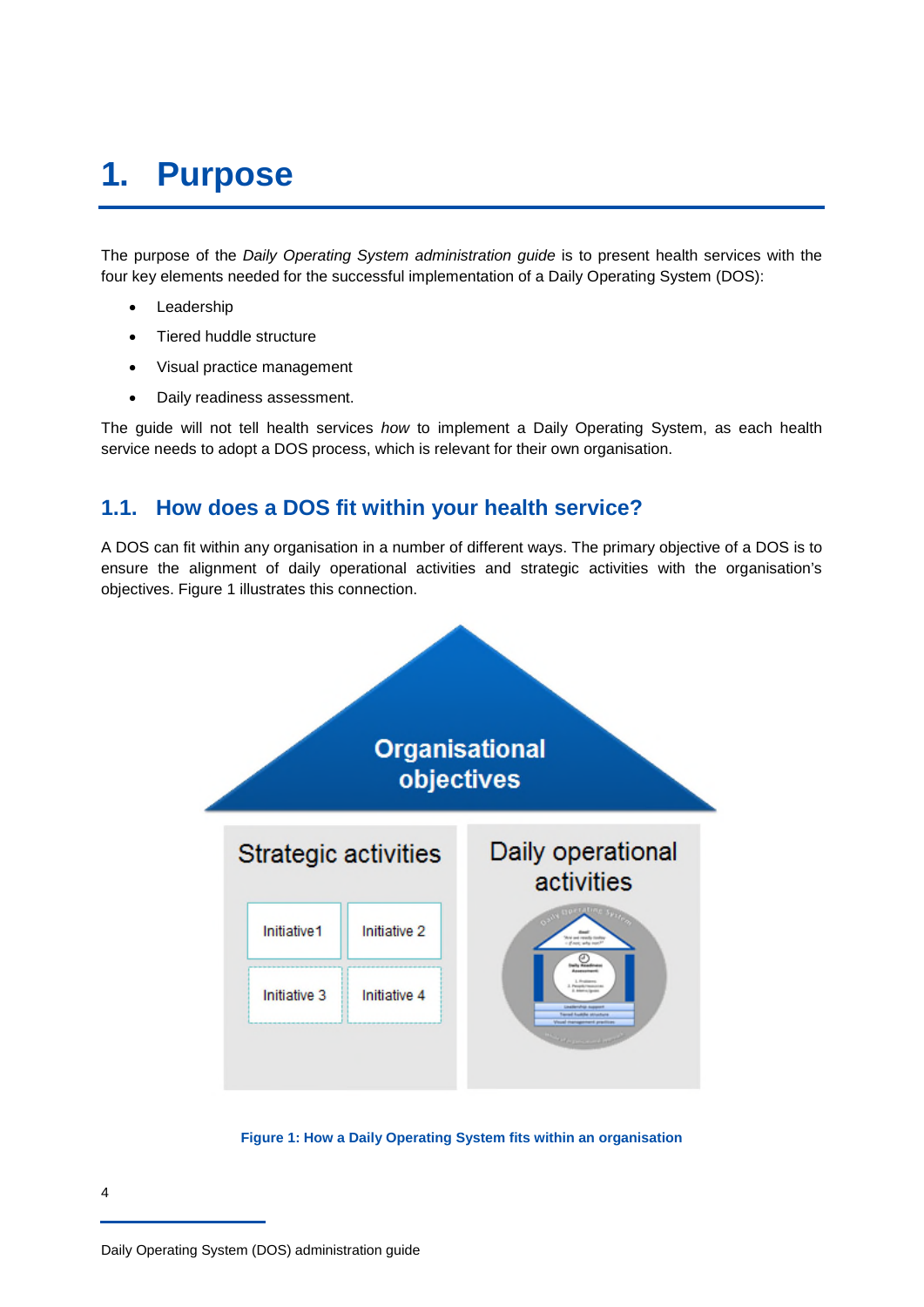# **2. Introduction to DOS**

## **2.1. What is a Daily Operating System?**

A Daily Operating System is a way of working to help a health service answer the fundamental question, 'Are we ready today – if not, why not?'. In the healthcare context, this is a critical question to help improve patient care, access and flow. This does not mean that this question cannot be answered in another way, however health services with a DOS in place are able to speed up their answer to this question in a structured, whole-of-organisation oversight way.

A DOS provides the visibility of today's operations and allows problems to be identified quickly. Frontline staff are empowered to solve these problems daily, and the problems they cannot fix are escalated, allowing countermeasures to be created quickly.

A DOS is known as a Daily Management System (DMS) in other industries. However, there are usually more elements included in a DMS, which are not as relevant for health services.

For a DOS to work effectively in the healthcare context, it is recommended that the following elements be present.



**Figure 2: Elements of a Daily Operating System**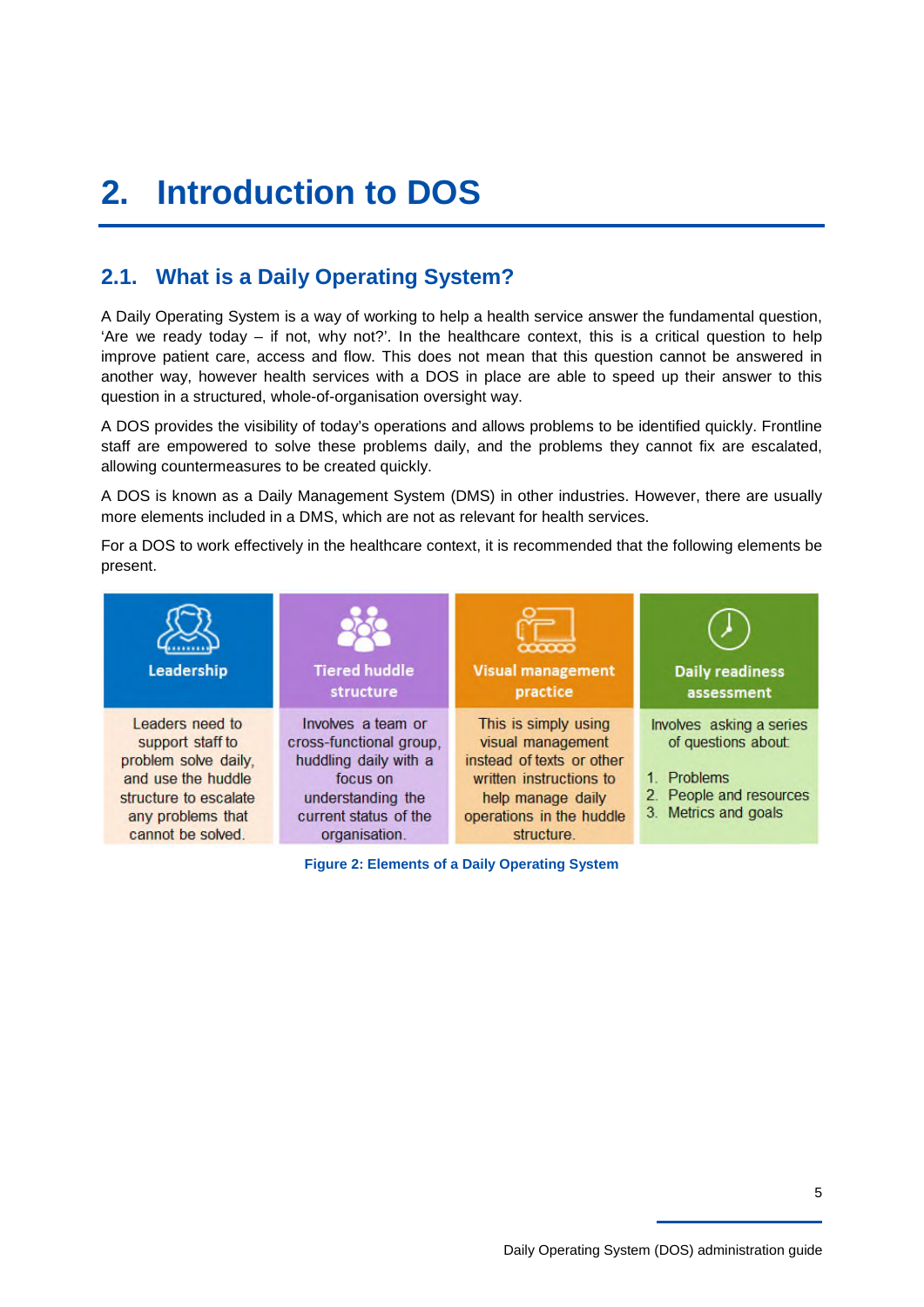## **2.2. What is the value of using a Daily Operating System?**

Having a Daily Operating System in place can help health services to:

- Answer the question, 'Are we ready today if not, why not?' quicker, increasing the pace at which problems are raised and solved.
- Have greater whole-of-organisation oversight, increasing everyone's awareness of the whole system, and improving teamwork and coordination of effort.
- Have regular, structured communication about daily operations and performance.
- Improve staff morale and accountability. Anecdotal reports indicate that staff feel like their problems are being heard and addressed.
- Break down organisational silos and improve teamwork and coordination of effort.
- Better work planning and resource allocation.
- Build capability in staff to ask better questions.
- Promote openness and transparency in raising issues.
- Promote a proactive approach to problem solving, rather than simply reacting to issues.
- Have better quality monitoring, as senior leaders are aware of the current state of performance.
- Gain access to the right people for troubleshooting, resulting in timely problem solving.



**Figure 3: The value of a Daily Operating System**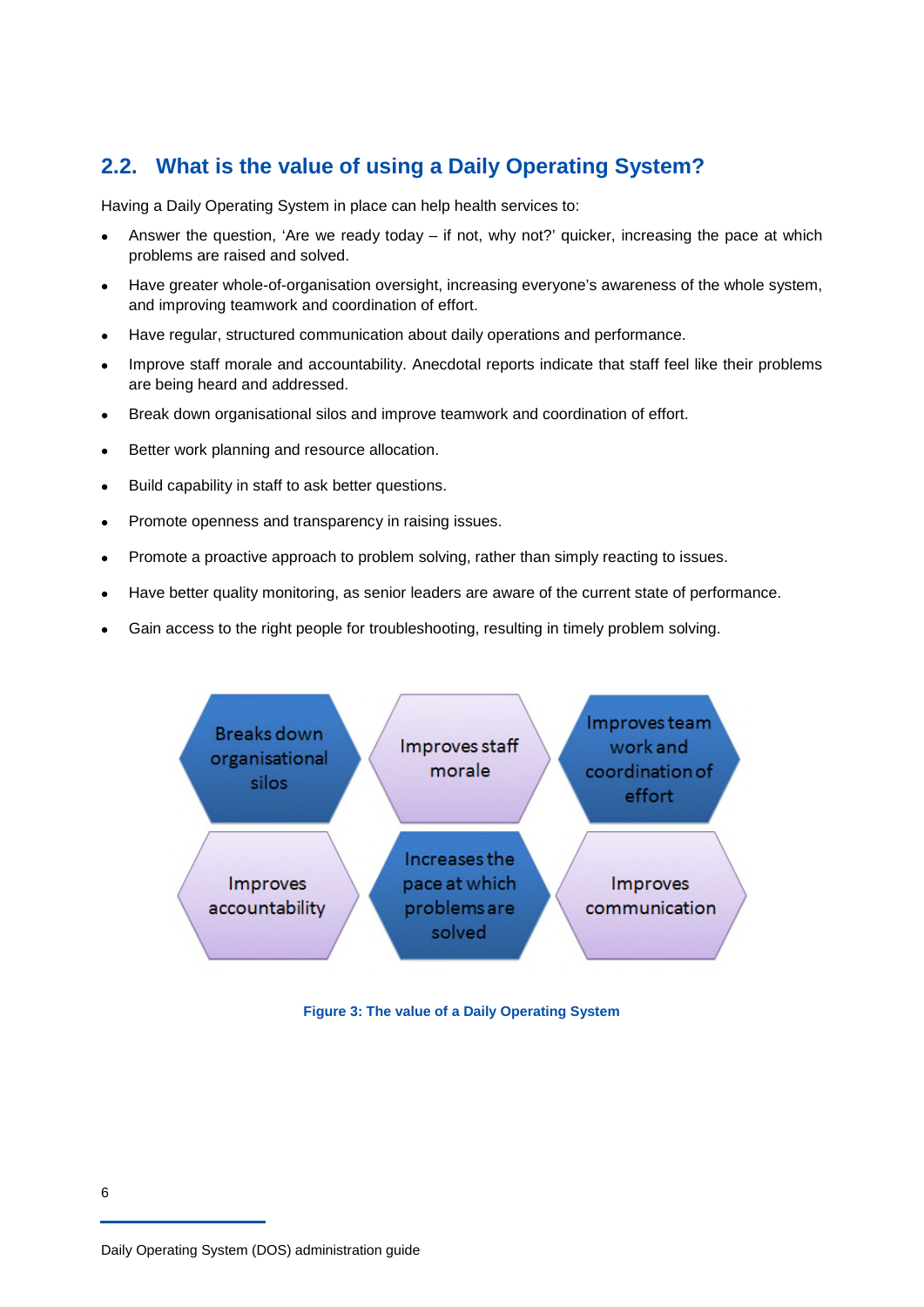## **2.3. Who participates in a Daily Operating System?**

Figure 4 describes the role of Victoria's health services in relation to a Daily Operating System. It is recommended that senior executives play a key role in supporting and driving this new way of working. The system will not be effective without whole-of-organisation buy-in and participation.



**Figure 4: Daily Operating System participants** 

### **2.4. How does a Daily Operating System link with strategic plans and priorities?**

Implementing a Daily Operating System can help a health service align daily operations to long-term strategic objectives. Health services need to consider the focus of their daily readiness assessment to achieve the organisation's strategic objectives.

A common question asked as part of the daily readiness assessment is around metrics and goals. The metrics and goals should align to the organisation's long-term strategic priorities. For example, if a health service has a strategic objective to reduce harm to patients, what are they doing on a daily basis to achieve this? The DOS should ensure oversight of this objective on a daily basis.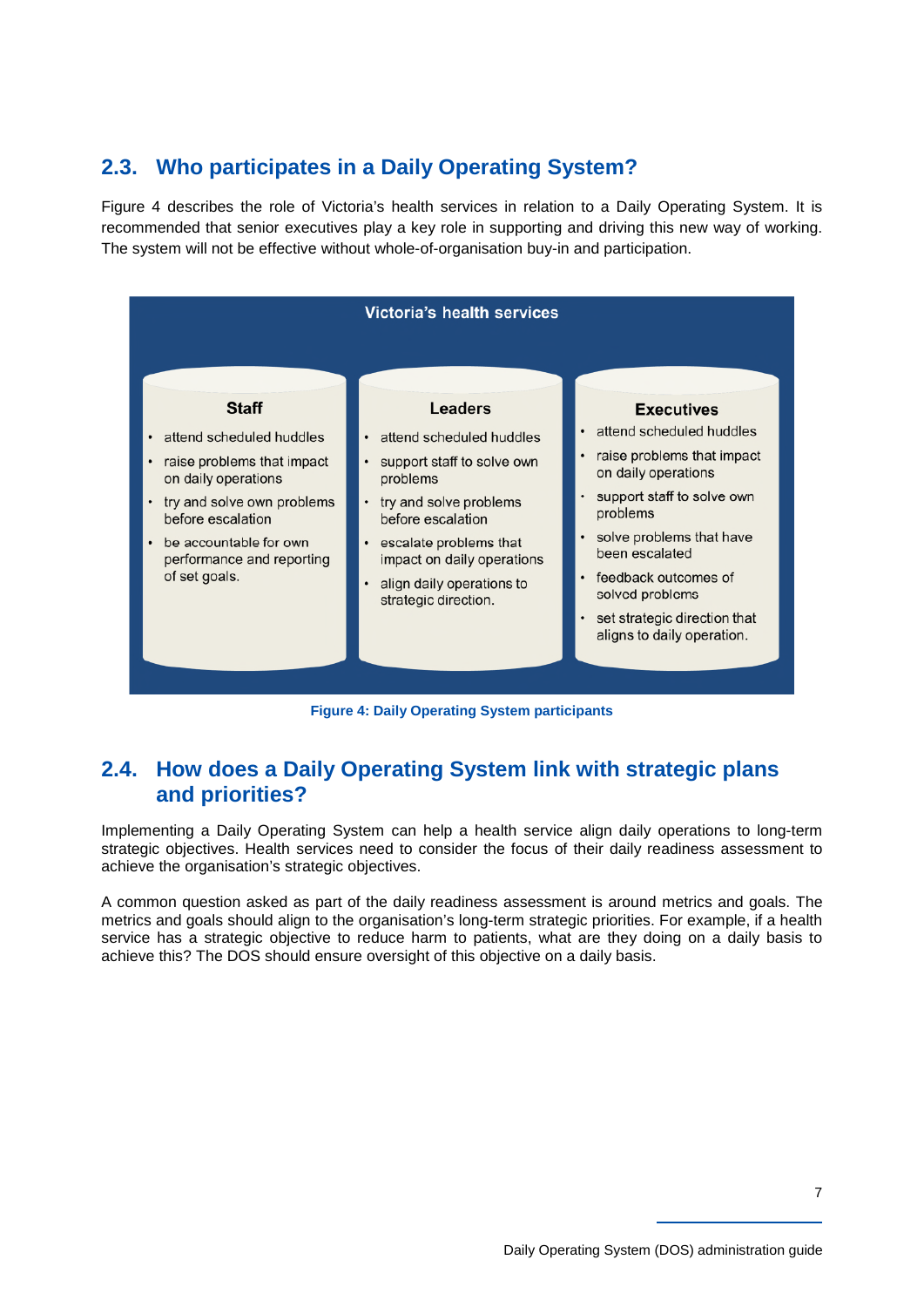# **3. Key components of a Daily Operating System**

A Daily Operating System has two key components – supporting elements and a daily readiness assessment. It is recommended that these two components be present for a DOS to work effectively.

The primary goal of a DOS is to determine if – as a whole organisation – we are ready to deliver care today. This goal can be achieved when the two components are working together.



**Figure 5: Daily Operating System** 

Daily Operating System (DOS) administration guide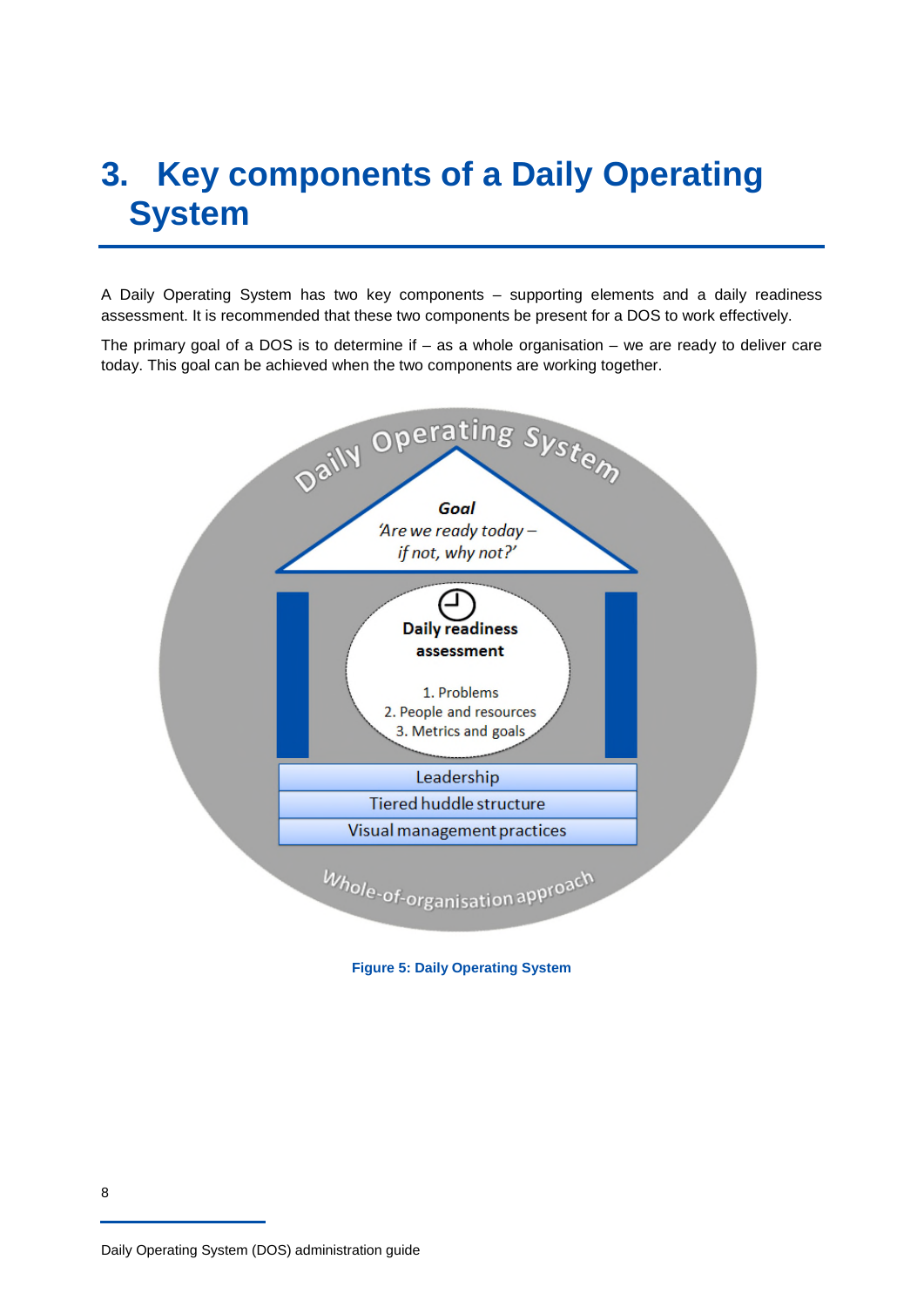## **3.1. Supporting elements**

The supporting elements are fundamental to making a Daily Operating System work. Figure 6 outlines the supporting elements.



#### **Figure 6: Daily Operating System supporting elements**

The supporting elements are described as follows:

- **Leadership** leaders need to change their way of working for a Daily Operating System to work effectively. They need to support their staff to problem solve on a daily basis. If these problems cannot be solved, leaders then need to escalate the problems through the tiered huddle structure.
- **Tiered huddle structure** usually involves a team or cross-functional group, coming together every day for a short, targeted discussion, with a focus on understanding the current status of the organisation. For huddles to be most effective, there should be a tiered structure to enable escalation, with a standard format and clearly defined components (for example, duration, venue, roles, responsibilities). Problems are identified at these huddles. If the staff in the huddle cannot solve them, it is the leader's responsibility to escalate to the next huddle level. The huddle process can contribute significantly to team formation, coordination of effort and accountability of problems.
- **Visual management practice** the purpose of this supporting element is to help drive conversations and promote problem solving. It involves using visual signals, instead of texts or other written instructions, and should enable quick recognition of the information, in order to increase efficiency and clarity. The focus of visual management practice should be about the discussion that supports it, rather than the activity of updating the visual management.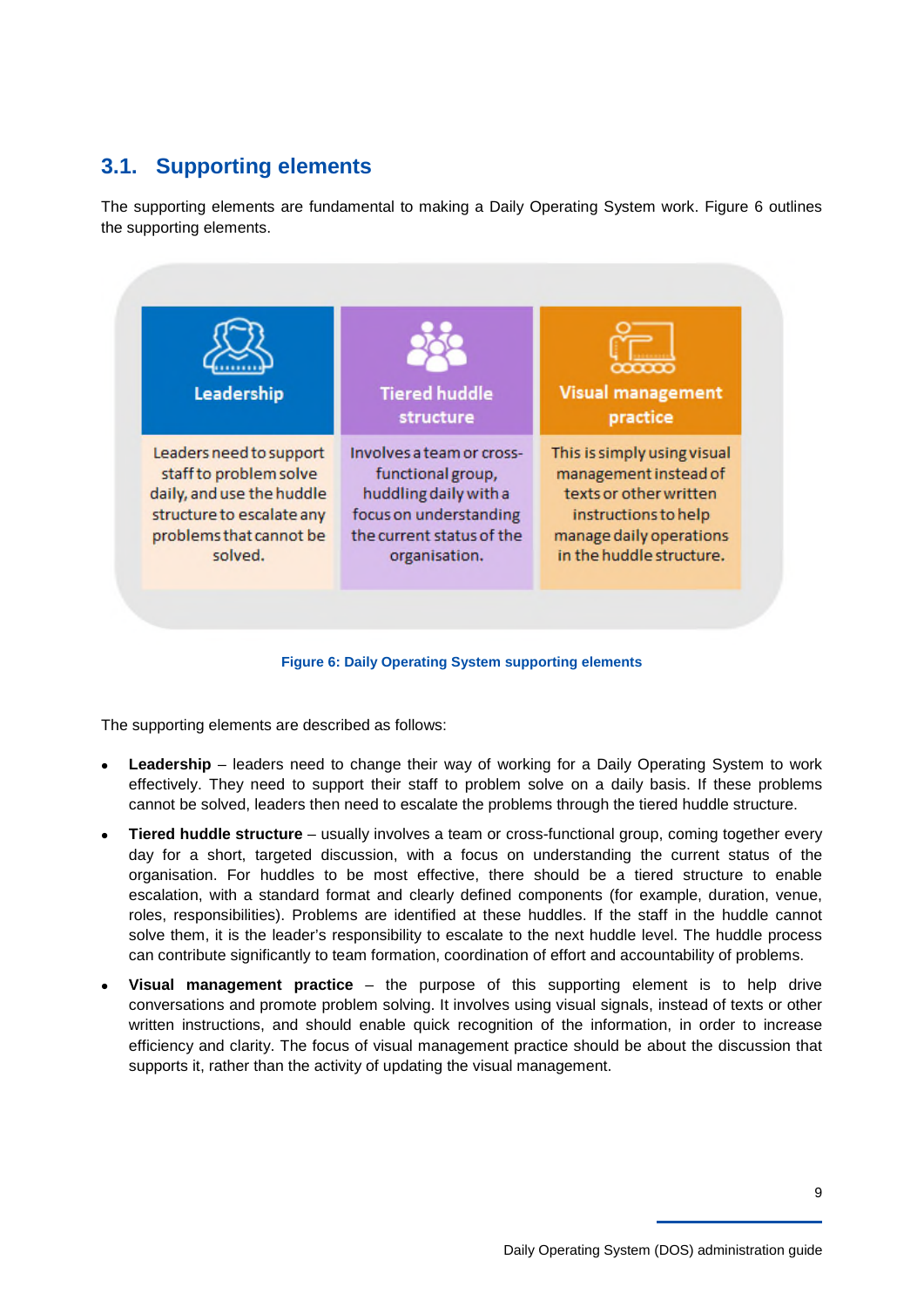### **3.2. Daily readiness assessment**

The daily readiness assessment is conducted every day in the tiered huddle structure, to help the health service answer the question, 'Are we ready today – if not, why not?'. The assessment involves asking a series of questions that help operational management. The questions asked should align to the organisation's strategic objectives. Figure 7 summarises the most common questions asked in a daily readiness assessment.



**Figure 7: Daily Operating System daily readiness assessment** 

The most common daily readiness assessment questions are described below:

- • **Problems** the primary objective of a Daily Operating System is to solve the problems that prevent the health service from being 'care ready' on a daily basis. Staff are expected to solve any problems that impede their ability to deliver care that day. If a problem cannot be solved at a huddle, it is the leader's responsibility to escalate the problem to the next huddle level. The tiered huddle structure provides a way for problems to be escalated and feedback from outcomes of the problems returned.
- **People and resources** for a health service to know if they are ready to deliver care that day, there needs to be a discussion about whether or not the right people and resources are available to deliver this care. The question, 'Do we have enough staff and resources today?', is asked in the tiered huddle every day. It is the responsibility of the staff attending each huddle to raise any issues or concerns they have about people or resources.
- **Metrics and goals** the final readiness assessment is about the organisation's performance and should be linked to the organisation's strategic objectives. Performance is determined by asking the questions, 'How did we go yesterday?' and 'What is our goal today?'.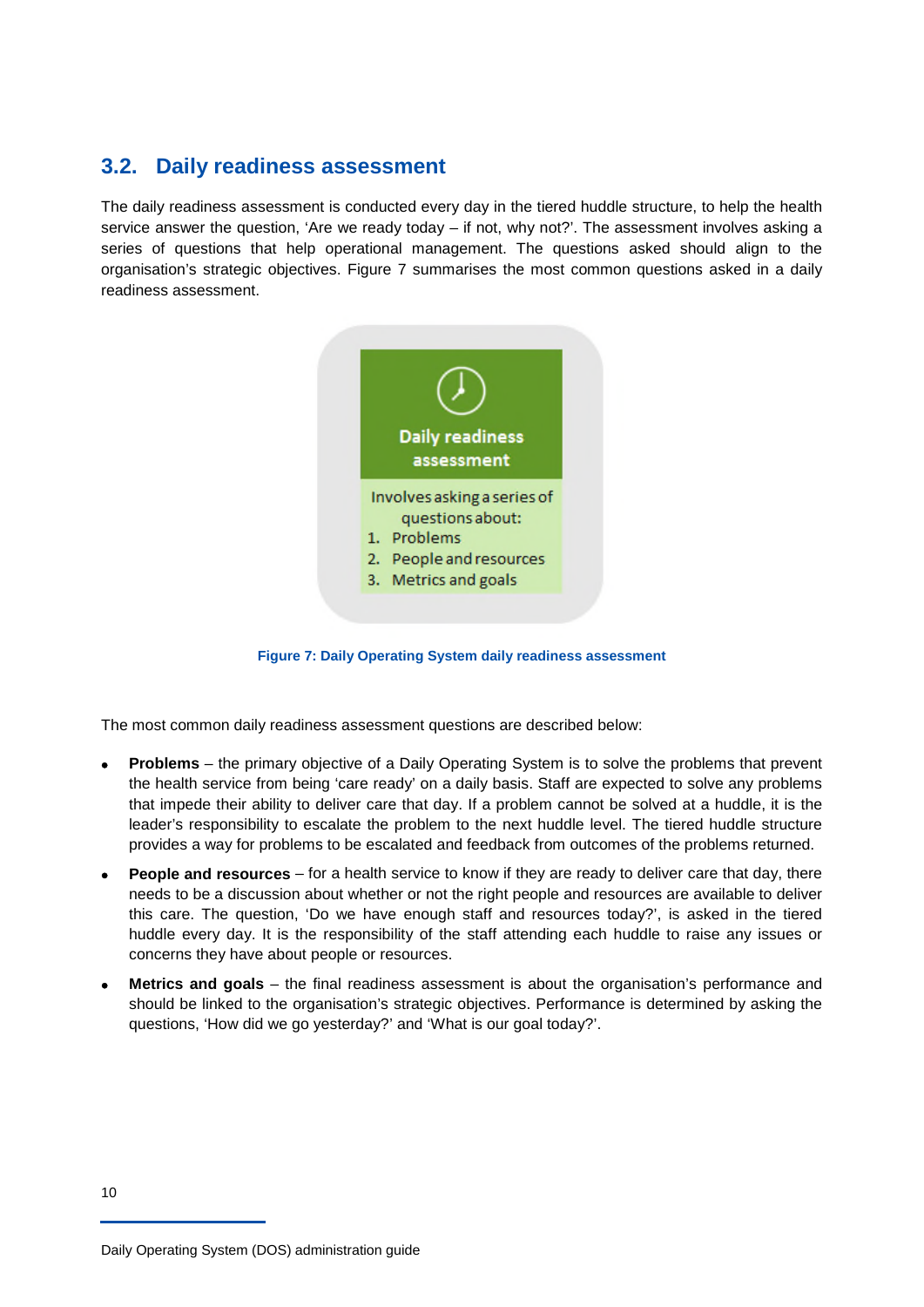# **4. Implementing a Daily Operating System**

This section provides recommendations for health services considering the implementation of a Daily Operating System. It covers considerations, key high-level phases, implementation options and implementation challenges. This section will not explain *how* to do this, as each health service needs to make the system relevant for their own organisation.

A key finding from the health services that have already implemented a Daily Operating System is: don't let perfection get in your way of doing something, just start somewhere and build a structure to regularly review and improve this system. Currently, Eastern Health is the only health service that has evaluated their DOS. The final evaluation (conducted by Monash University) findings have not yet been released. Preliminary insights however, align to these recommendations.

### **4.1. Implementation considerations**

There are a number of considerations that health services should think about prior to implementing a Daily Operating System. Figure 8 presents the considerations as questions, structured around each of the key elements. Health services should consider the answers to these questions and reflect on how they relate to their organisation.



**Figure 8: Implementation considerations**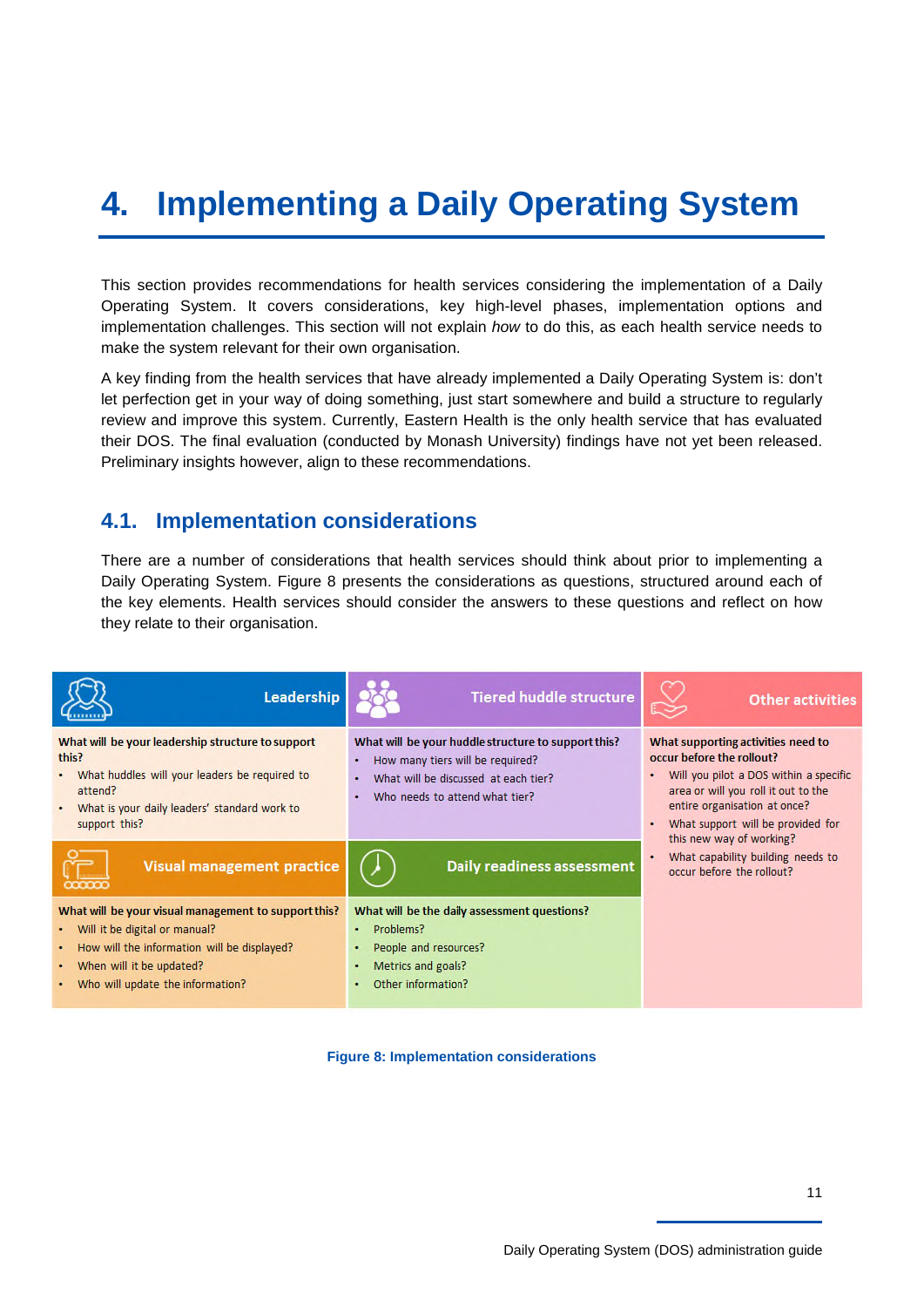#### **4.1.1. Leadership**

Health services need to consider what the leadership support and structure will look like when implementing a Daily Operating System. Without leadership to support this way of working, the system will not be successful.

Questions to consider include:

- What huddles will your leaders be required to attend?
- What is your daily leader's standard work to support this? For example, what agreed way of working must your leaders follow?

### **4.1.2. Tiered huddle structure**

The huddles need to be structured in a way that enables staff to raise problems and also to facilitate the daily readiness assessment. This is best done via a tiered huddle structure. The number of tiered huddles, frequency and focus for each huddle will be different for each health service. It should be implemented based on organisational needs.

Questions to consider include:

- How many tiers will be required?
- What will be discussed at each tier?
- Who needs to attend what tier?

#### **4.1.3. Visual management practice**

Visual management should be used to support huddle conversations and make the outcomes visible. It should be simple and placed somewhere that can be seen by all who needs to see it. Health services need to consider what visual management is needed to support this way of working.

Questions to consider include:

- Will it be digital or manual?
- How will the information be displayed?
- When will it be updated?
- Who will update the information?

#### **4.1.4. Daily readiness assessment**

The daily readiness assessment needs to cover the key questions that must be asked for a health service to know if they are care ready. These questions should also link to the organisation's long-term strategic objectives.

Assessment questions are commonly around:

- problems
- people and resources
- metrics and goals.

Daily Operating System (DOS) administration guide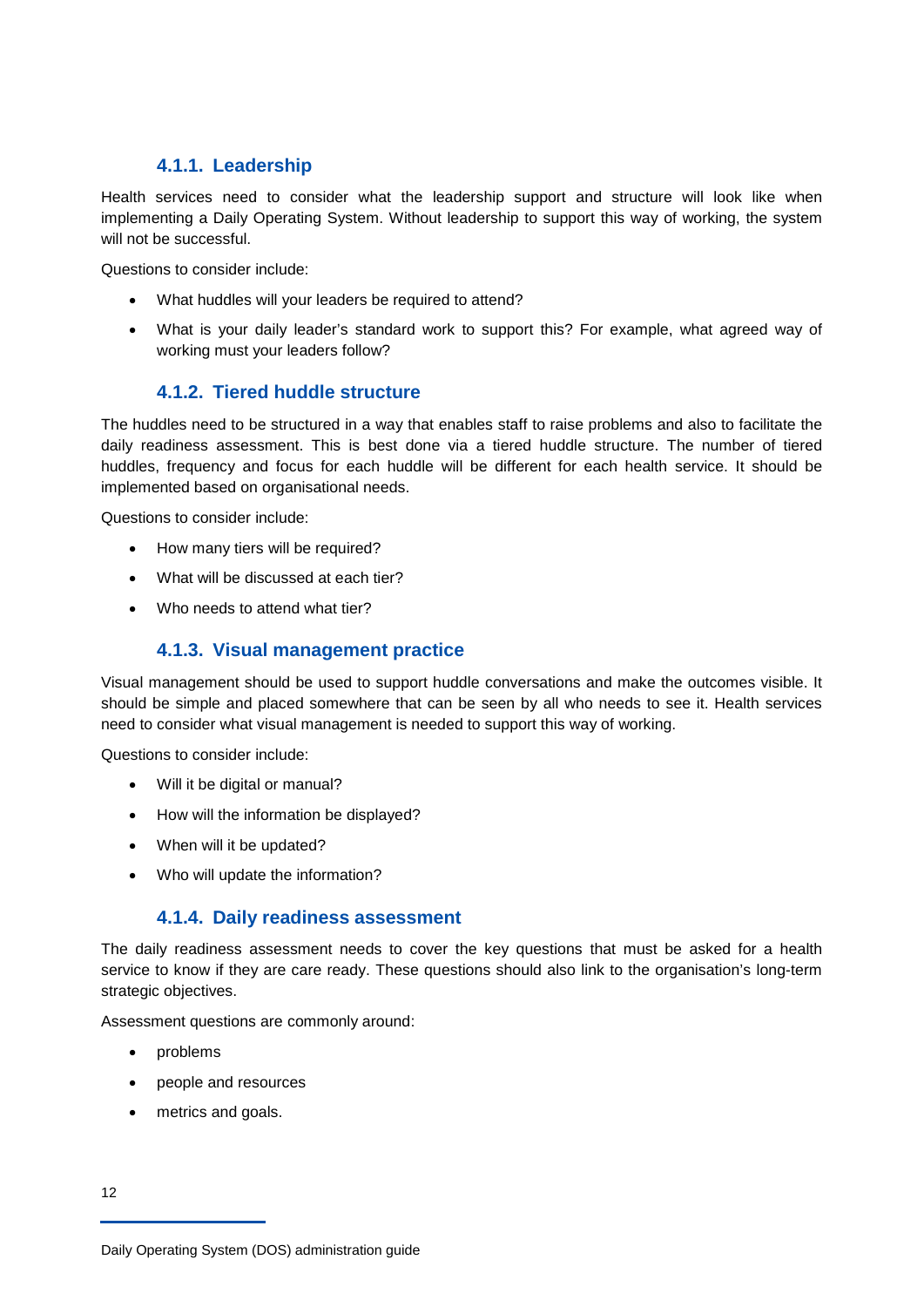#### **4.1.5. Other activities**

A health service needs to consider its own organisational requirements, and any other supporting activities prior to the rollout of a Daily Operating System.

Questions to consider include:

- Will you pilot the Daily Operating System within a specific area or will you roll it out to the entire organisation at once?
- What support will be provided to the impacted areas? (Remember for some people, this will potentially be a new way of working.)
- What support is needed to rollout this new way of working?
- What capability building needs to occur before the rollout? For example, problem solving (improvement framework)?

## **4.2. Key high-level phases to implementation**

Each health service will select the best way to implement a Daily Operating System to suit their own needs. However, there are some key high-level phase steps we recommend going through prior to implementation. The steps are outlined in Figure 9.



**Figure 9: High-level phases to implementation** 

- **Phase 1:** Visit other health services that already have a Daily Operating System in place. Discover how they went about implementation, what challenges they experienced and source any templates or tools they used.
- **Phase 2:** Engage with the key stakeholders in your health service. For this system to be effective, it will require the whole organisation to change its way of working. Proper engagement and agreement that this new approach is the way forward needs to be gained. An accompanying Daily Operating System factsheet and presentation slide template can be used for this engagement. These tools can be branded and adapted to suit your own health service's needs.
- **Phase 3:** Form a working group to determine the design and structure of a Daily Operating System that suits your health service's needs. For example, the number of tiers, purpose of each tier, timing of tiers, frequency of tiers, who's required at each tier, questions to be asked at each tier, agreement to the ways of working at each tier, templates to be used and rollout structure (whole-of-organisation or individual wards?).

Your health service should be ready to commence implementation once the three phases are complete.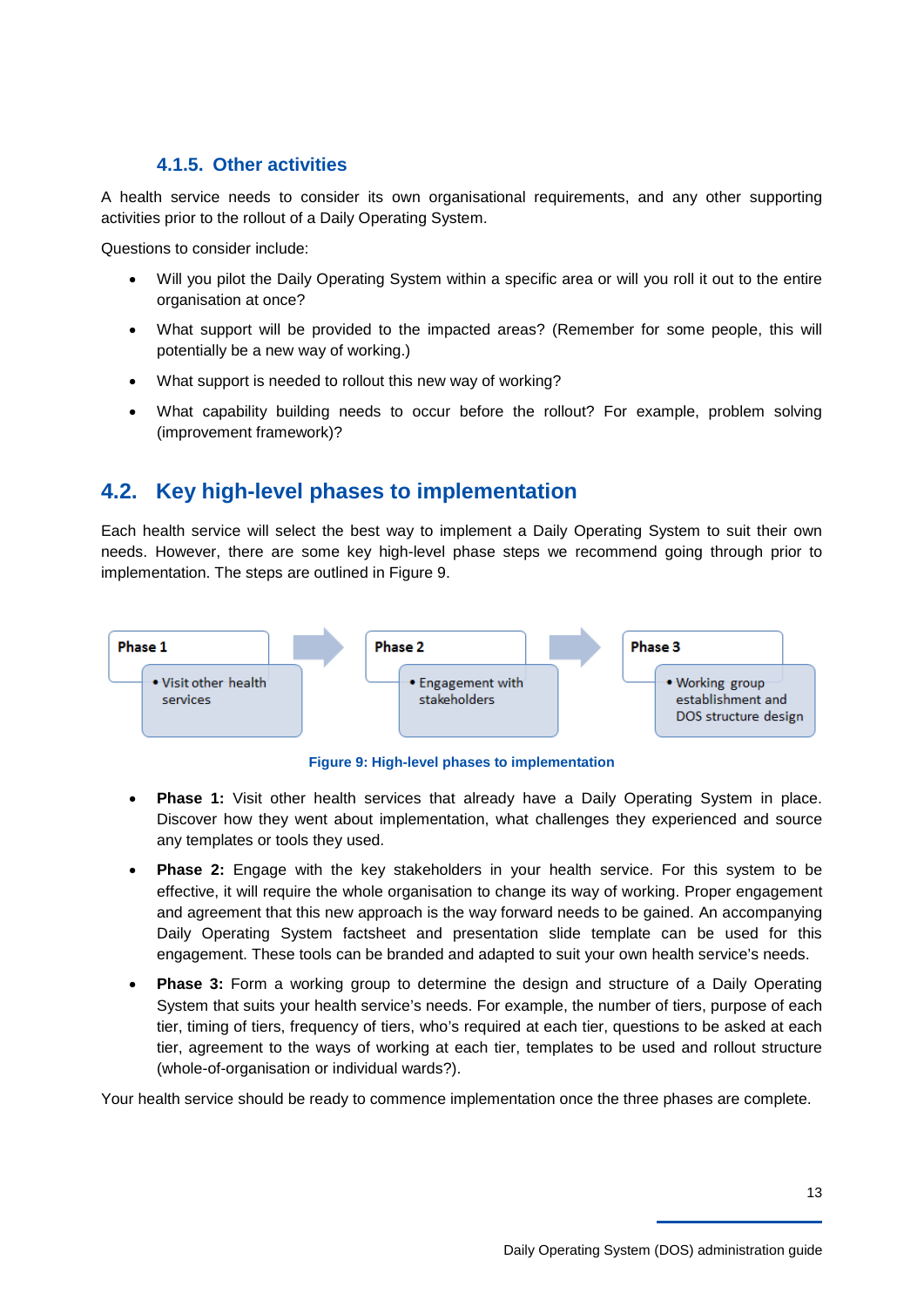## **4.3. Implementation structure options**

There a number of different structure options for a Daily Operating System. It's up to the health service to design a structure that suits their own needs. The structure options should be workshopped and agreed upon by a working group. The outcomes should be tested with the relevant key parties.

Figure 10 provides the Daily Operating System structures used in four Victorian health services.

#### **Figure 10 Glossary**

| <b>ACAS</b>    | <b>Aged Care Assessment Service</b>           |
|----------------|-----------------------------------------------|
| AH             | <b>Allied Health</b>                          |
| <b>ANUM</b>    | Associate Nurse Unit Manager                  |
| CEO            | <b>Chief Executive Officer</b>                |
| Clin.          | Clinical                                      |
| COO            | <b>Chief Operations Officer</b>               |
| Direct./Dir.   | Director                                      |
| <b>EDMS</b>    | <b>Executive Director of Medical Services</b> |
| <b>EDON</b>    | <b>Executive Director of Nursing</b>          |
| Exec.          | Executive                                     |
| GМ             | General Manager                               |
| <b>HIS</b>     | <b>Hospital Information Services</b>          |
| HR.            | Human Resources                               |
| Imag.          | Imaging                                       |
| ΙT             | <b>Information Technology</b>                 |
| <b>JMO</b>     | <b>Junior Medical Officer</b>                 |
| <b>NIC</b>     | Nurse in Charge                               |
| <b>NUM</b>     | Nurse Unit Manager                            |
| Ops.           | <b>Operations</b>                             |
| Path.          | Pathology                                     |
| Pharm.         | Pharmacy                                      |
| <b>PSM</b>     | <b>Patient Services Manager</b>               |
| Rep.           | Representative                                |
| Serv./Ser.     | <b>Services</b>                               |
| T <sub>1</sub> | Tier 1 Huddle                                 |
| T <sub>2</sub> | Tier 2 Huddle                                 |
| T <sub>3</sub> | Tier 3 Huddle                                 |
| T <sub>4</sub> | Tier 4 Huddle                                 |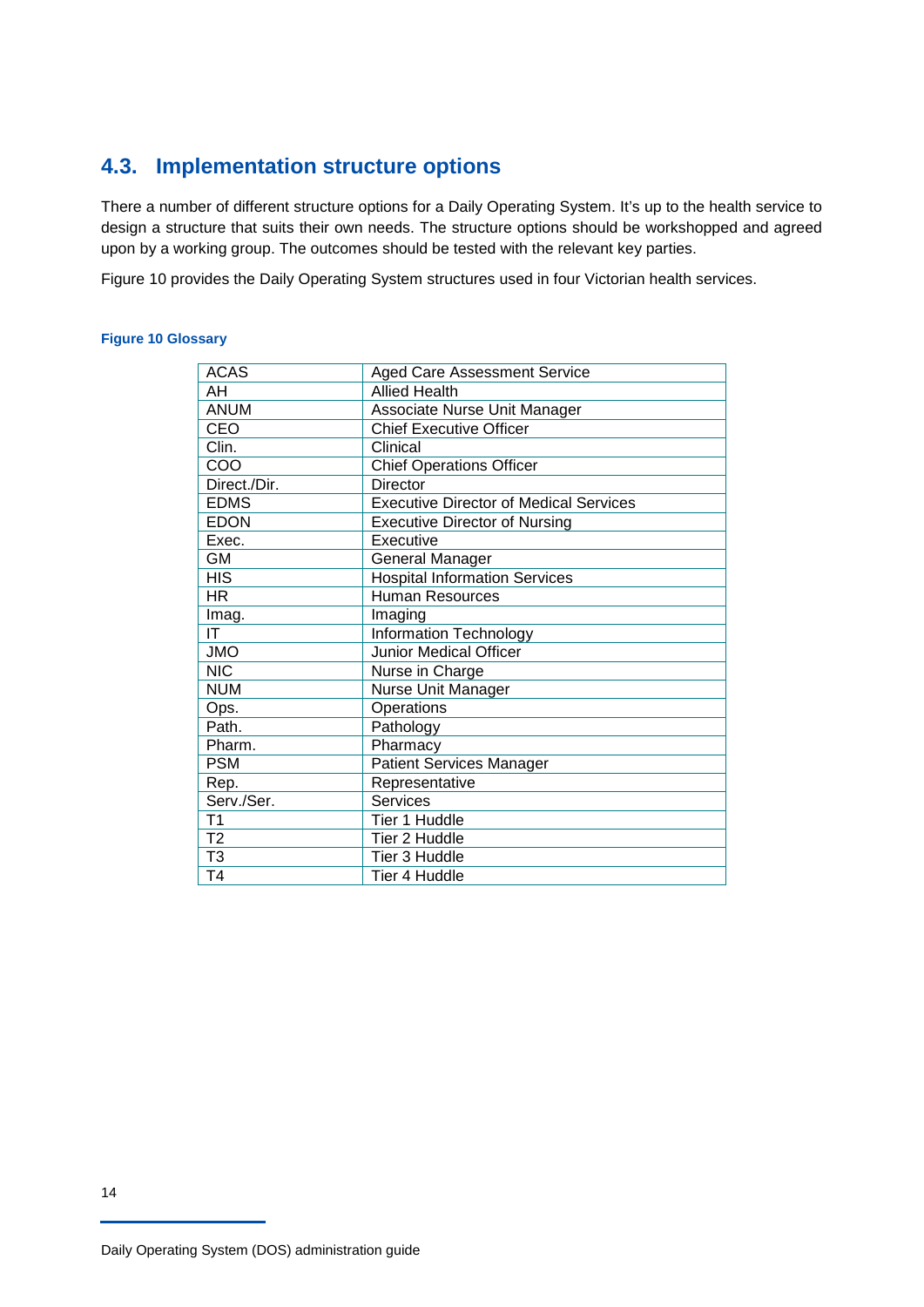#### **Figure 10: Daily Operating System structures**